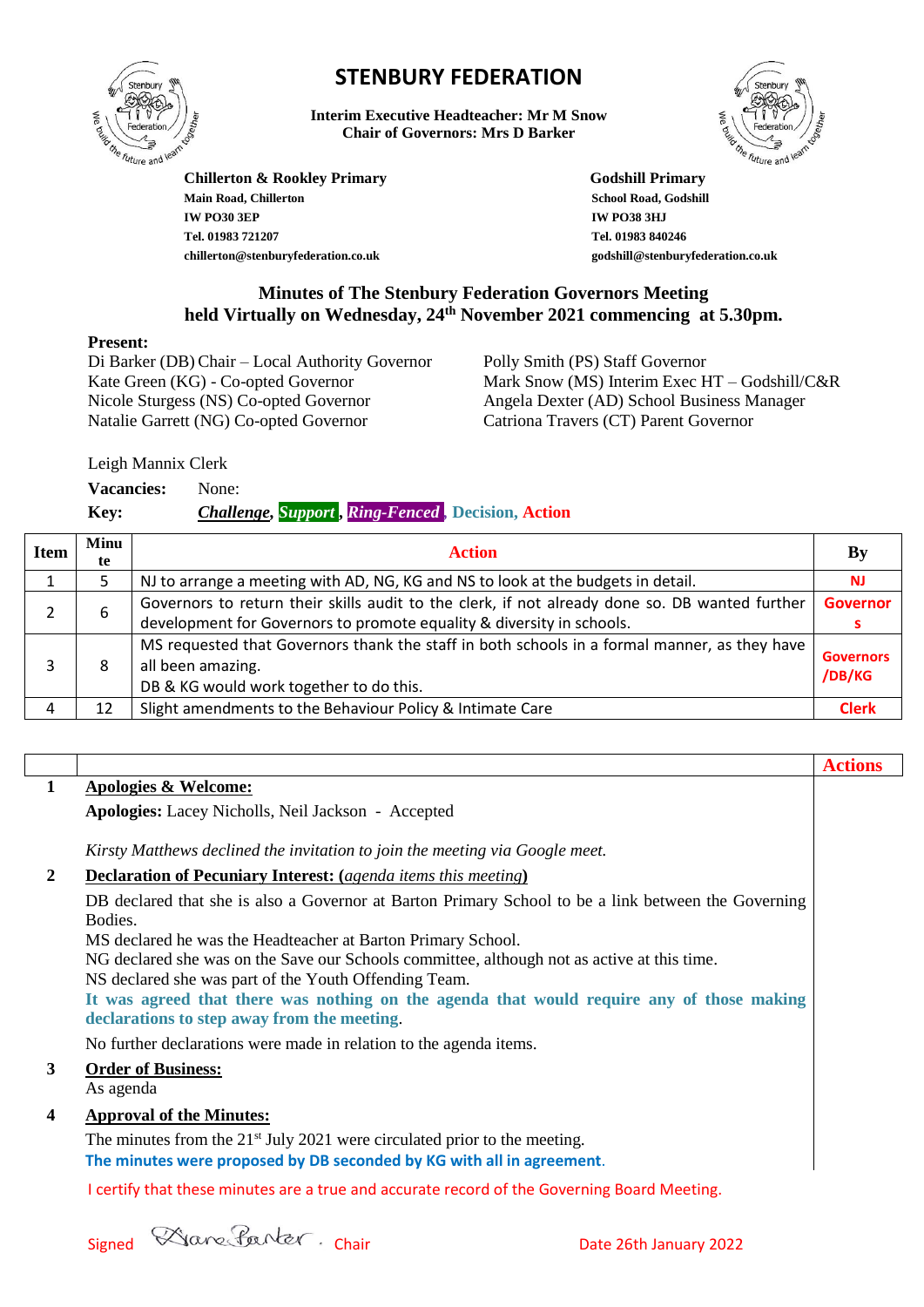|                | The minutes from the 29 <sup>th</sup> September 2021 were circulated prior to the meeting.<br>The minutes were proposed by KG seconded by DB with all in agreement.                                                                                                                                                                                                                                                                                                                                                                                                                                                                                                                                                                                                                                                        |               |
|----------------|----------------------------------------------------------------------------------------------------------------------------------------------------------------------------------------------------------------------------------------------------------------------------------------------------------------------------------------------------------------------------------------------------------------------------------------------------------------------------------------------------------------------------------------------------------------------------------------------------------------------------------------------------------------------------------------------------------------------------------------------------------------------------------------------------------------------------|---------------|
| 5              | <b>Matters Arising:</b><br>Item 3 from the 29 <sup>th</sup> September 2021 has yet to be completed. NJ to arrange a meeting with NG, NS and<br>KG. It was requested that AD also be in attendance to help explain the budgets in detail.                                                                                                                                                                                                                                                                                                                                                                                                                                                                                                                                                                                   | Action        |
| 6              | Skill Audit 2021:<br>DB and PS had returned their skills audit and DB requested that Governors return to the clerk as soon as                                                                                                                                                                                                                                                                                                                                                                                                                                                                                                                                                                                                                                                                                              | Action        |
|                | possible.<br>DB wanted further development for Governors to promote equality and diversity within the schools.<br>This could include mentoring and coaching, specific training, reading and general awareness raising.<br>NS asked for a copy to be sent to her via email.                                                                                                                                                                                                                                                                                                                                                                                                                                                                                                                                                 | Action        |
| $\overline{7}$ | <b>Finance Report:</b>                                                                                                                                                                                                                                                                                                                                                                                                                                                                                                                                                                                                                                                                                                                                                                                                     |               |
|                | AD informed Governors that they would need to agree the budget for the next three years.<br>Godshill is not going to end where AD had hoped with regard to supply staff, which is now £13k more<br>than originally predicted. The surplus was originally £37k, but would now be closer to £20k.<br>It was reported that 2022-2023 would be much better, following a large intake of children at Godshill,<br>there are 146 children on role and this would bring an extra £32k to the budget.<br>Funding is based on one day in October with the census.<br>2023-2024 would not see much surplus, but this was based on a 15 children intake, the third year is                                                                                                                                                            |               |
|                | always difficult to predict.<br>Thanks given to AD for her budget, which is making sense to the lay person and it had been unfortunate<br>that the meeting with NJ had not taken place. When this is rearranged it was requested that AD be in<br>attendance also.                                                                                                                                                                                                                                                                                                                                                                                                                                                                                                                                                         | <b>Action</b> |
|                | Chillerton $\&$ Rookley is different as it is very hard to predict, especially with regard to the consultation<br>process. There are 22 children on role with 11 on site. All funding and resources go to the children at<br>Chillerton & Rookley. This year Chillerton & Rookley may finish on budget and with careful planning<br>£5k may be saved.                                                                                                                                                                                                                                                                                                                                                                                                                                                                      |               |
|                | <b>Challenge</b><br>Do we need to increase the figure for supply if it is likely to go up next year?<br>A This year the supply used was needed to cover a member of staff who was pregnant and government<br>directive was that they could not continue at work beyond 28 weeks, this was with regard to Covid<br>restrictions. MS was hopeful that the government would be supportive financially regarding this. There<br>has also been one teacher on long term sick.<br>Could there be a contingency fund to put money into to cover illness as we do not pay in for<br><i>insurance?</i><br>A It was something to think about, but at this current time the Federation was not in a position to do this.<br>MS felt it was more prudent to start to chip away at the deficit, which would show that the Federation is |               |
|                | moving in the right direction. No one could have foreseen Covid and its implications.                                                                                                                                                                                                                                                                                                                                                                                                                                                                                                                                                                                                                                                                                                                                      |               |
|                | DB informed Governors that the budgets need to be with the LA by the 30 <sup>th</sup> November 2021 and AD was<br>working closely with the LA and noted that it would hopefully show zero at Chillerton & Rookley.<br>AD was happy for Governors to email her with any questions.                                                                                                                                                                                                                                                                                                                                                                                                                                                                                                                                          |               |
|                | The budgets were proposed by CT and seconded by KG, all were in agreement.                                                                                                                                                                                                                                                                                                                                                                                                                                                                                                                                                                                                                                                                                                                                                 |               |
|                | Thanks to AD for the easier to read budgets.                                                                                                                                                                                                                                                                                                                                                                                                                                                                                                                                                                                                                                                                                                                                                                               |               |
| 8              | <b>Heads Report:</b><br>The report was circulated prior to the meeting.                                                                                                                                                                                                                                                                                                                                                                                                                                                                                                                                                                                                                                                                                                                                                    |               |
|                | The SEF/SIP is currently being finalised by the SLT and the full version would be available to                                                                                                                                                                                                                                                                                                                                                                                                                                                                                                                                                                                                                                                                                                                             |               |
|                | Governors.<br>MS reported how difficult the last two weeks had been at Godshill, the staff and children had been hit<br>quite badly and this had huge impact on a daily basis. At its peak there had been 47 children with either<br>confirmed Covid, or awaiting test results. Some are still very poorly with it and 10 days is not enough<br>time to recover. NT is still struggling with long Covid. This has been added to by the sheer volume of                                                                                                                                                                                                                                                                                                                                                                     |               |

I certify that these minutes are a true and accurate record of the Governing Board Meeting.

Signed Ware Parker. Chair Date 26th January 2022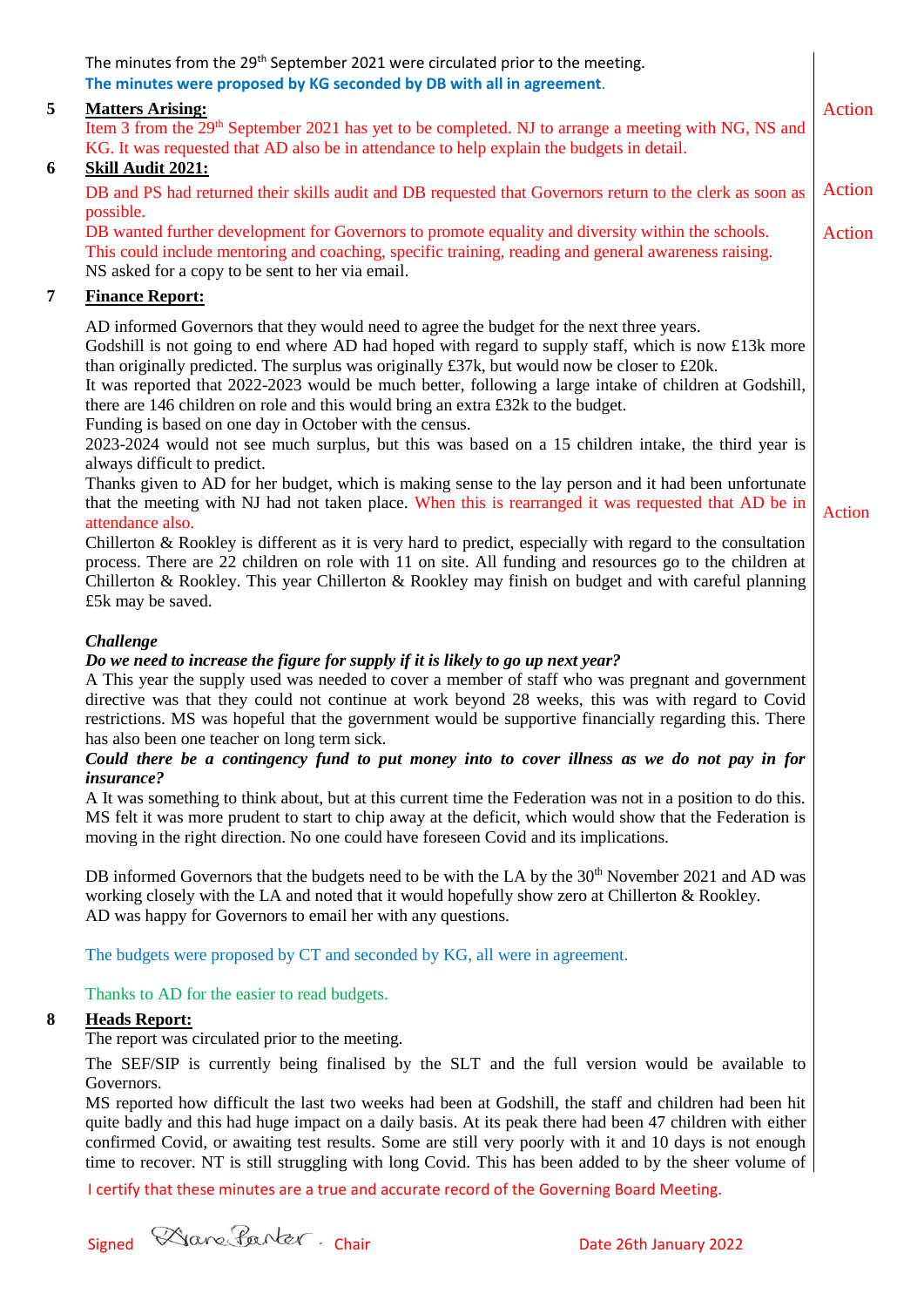|           | seasonal viruses.<br>MS would like Governors to thank the staff in a formal manner, as they have been amazing and are a                                                                                             |               |
|-----------|---------------------------------------------------------------------------------------------------------------------------------------------------------------------------------------------------------------------|---------------|
|           | cracking team. Covid has tested their metal in more ways than one.                                                                                                                                                  | <b>Action</b> |
|           | There were members of staff still off. Within the Federation there has not been one day where staff had                                                                                                             |               |
|           | all been in and the SLT have had to adapt to the needs of the school on a daily basis.                                                                                                                              |               |
|           | It was hoped that the peak would be over by Christmas and the school will be able have discos, days out                                                                                                             |               |
|           | etch. The LA is still monitoring throughout.                                                                                                                                                                        |               |
|           | Both schools are currently being re-assessed in line with pupil progress meetings and about to input to                                                                                                             |               |
|           | FFT.                                                                                                                                                                                                                |               |
|           | LLPR is due to visit Chillerton & Rookley on the 1 <sup>st</sup> December, reports and feedback will come to<br>Governors.                                                                                          |               |
|           | On Friday 26 <sup>th</sup> November there will be a safeguarding visit taking place and MS requested that a                                                                                                         |               |
|           | Governor be present. NS stated that she would be available, if needed at start of school.                                                                                                                           |               |
|           | Attendance had been brilliant in September and to have hall assemblies had been wonderful, but now the                                                                                                              |               |
|           | schools are back to bubbles.                                                                                                                                                                                        |               |
|           | There is anxiety from staff about "Catch up" from outside and Governors need to be mindful of the<br>staff's wellbeing.                                                                                             |               |
|           | Consultation evenings would be taking place during the coming two weeks.                                                                                                                                            |               |
|           | NS just wanted to thank the staff in her role as a parent, it had been so good to see the children back in                                                                                                          |               |
|           | school and the staff had been so cheerful greeting the children in the morning, even with everything                                                                                                                |               |
|           | happening. Thanks also for putting on the cinema afternoon for the children.                                                                                                                                        |               |
|           | Thank you to all the staff for carrying on during this stressful time.<br>MS would like Governors to also acknowledge the team at Chillerton & Rookley for the support the staff                                    | Action        |
|           | give each other.                                                                                                                                                                                                    |               |
|           | Governors asked PS and MS to pass on their thanks to all the staff.                                                                                                                                                 |               |
|           |                                                                                                                                                                                                                     |               |
|           | DB would write a letter to all staff. KG would also take some chocolates in as a thank you.                                                                                                                         | Action        |
|           | PS stated that the staff currently off in school who are poorly are desperate to come back, thanks to them<br>also and to get well soon.                                                                            |               |
|           |                                                                                                                                                                                                                     |               |
|           | Thanks also to MS.                                                                                                                                                                                                  |               |
| 9         | Safeguarding:                                                                                                                                                                                                       |               |
|           | The 2021 Safeguarding Audit would be taking place on Friday 26 <sup>th</sup> November 2021.                                                                                                                         |               |
| <b>10</b> | <b>Health &amp; Safety:</b>                                                                                                                                                                                         |               |
|           | There was nothing to report.                                                                                                                                                                                        |               |
| 11        | <b>Governors Matters:</b>                                                                                                                                                                                           |               |
|           | b) KG's EYFS monitoring visit had been circulated prior to the meeting. KG apologised to NG and                                                                                                                     |               |
|           | would try to arrange a joint visit in the new year.                                                                                                                                                                 |               |
|           | d) DB had completed the Headteachers Performance Management training and would be attending the                                                                                                                     |               |
|           | chairs networking meeting. DB requested that if Governors attend any training to let LM know.                                                                                                                       |               |
|           | AD asked that the Safeguarding training undertaken by the Governors be added to the SCR.                                                                                                                            |               |
|           |                                                                                                                                                                                                                     |               |
|           | e) DB reported to Governors that an official complaint had been made against her. An external governor                                                                                                              |               |
|           | was sourced to investigate the complaint. The investigation had reached its findings and a report was sent<br>to DB. The findings concluded that all elements of the complaint were vexatious and there had been no |               |
|           | substance or evidence, therefore the complaint was not upheld. Following on from the findings DB is                                                                                                                 |               |
|           | now considering legal advice against the complainant and his associates, as misinformation had also                                                                                                                 |               |
|           | been fed into the public domain.                                                                                                                                                                                    |               |

## **12 Policies for Review:**

It was agreed that the LA policies be adopted in bulk.

This was proposed by DB and seconded by CT all were in agreement.

The following polices to be reviewed and adopted.

o Anti-Bullying

I certify that these minutes are a true and accurate record of the Governing Board Meeting.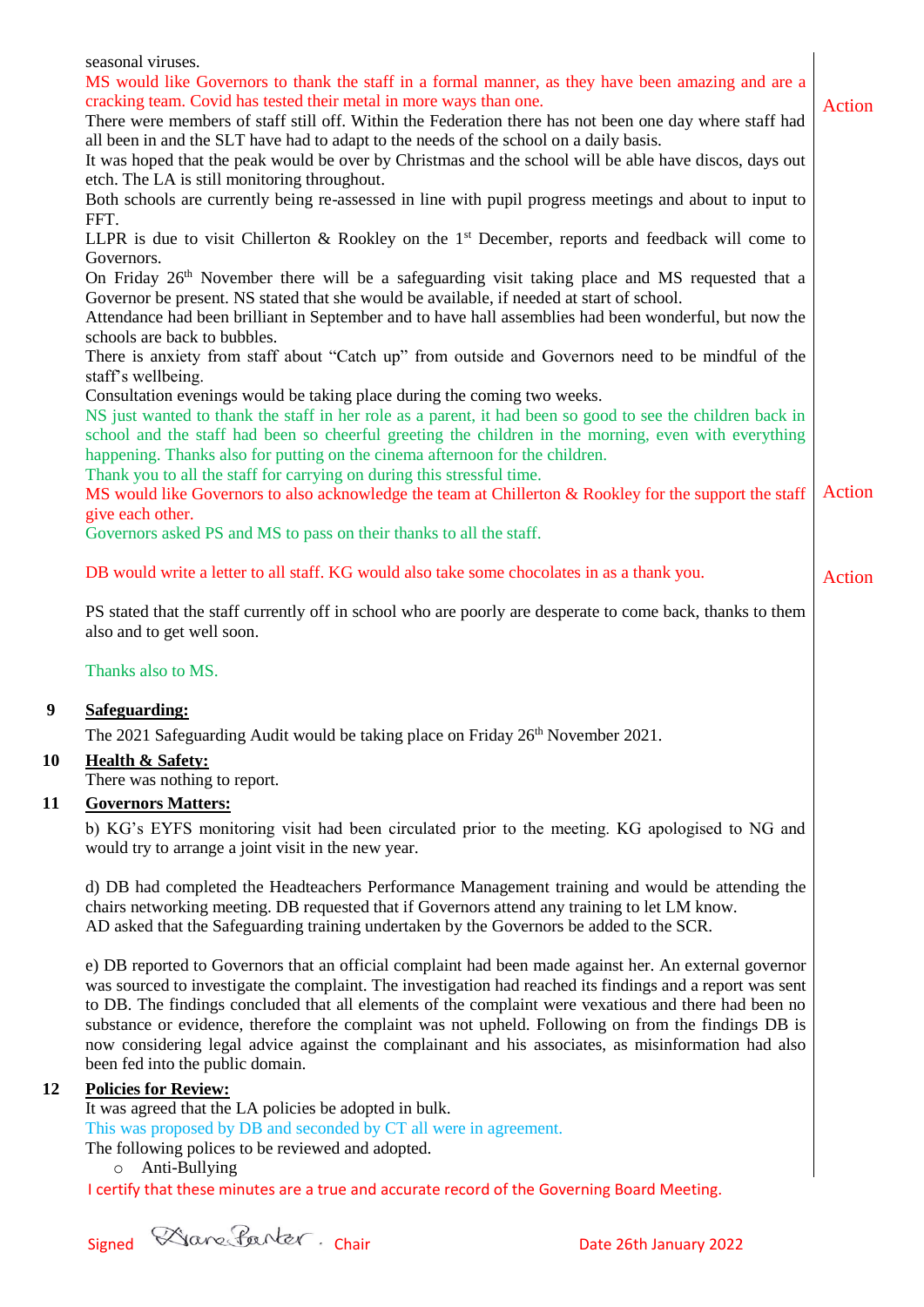| Behaviour<br>$\circ$                                                                                   |               |
|--------------------------------------------------------------------------------------------------------|---------------|
| <b>Intimate Care</b><br>$\circ$                                                                        |               |
| Home School Agreements<br>$\circ$                                                                      |               |
| Relationship & Sex Education<br>$\circ$                                                                |               |
| <b>Supporting Pupils with Medical Conditions</b><br>$\circ$                                            |               |
| Charging and Remissions<br>$\circ$                                                                     |               |
| Health & Safety<br>$\circ$                                                                             |               |
| <b>Nutritional Standards</b><br>$\circ$                                                                |               |
| <b>SEND</b><br>$\circ$                                                                                 |               |
| Accessibility<br>$\circ$                                                                               |               |
| Premises Management<br>$\circ$                                                                         |               |
| <b>Visiting Speaker Policy</b><br>$\circ$                                                              |               |
| Anti-bullying                                                                                          |               |
| Behaviour $-$ to be amended on page 6, to sort out the bullet points. NS recommended that restorative  | <b>Action</b> |
| training be included in the future, training on this would take place next year. MS reported that this |               |
| would be looked at during the coming year.                                                             | <b>Action</b> |
| AD also requested that this be sent to her to go onto my concern for staff to look at.                 |               |
| With amendments these were proposed by KG and seconded by NS all were in agreement.                    |               |
| Intimate Care – slight amendment on the last page.                                                     | <b>Action</b> |
| Home School Agreements                                                                                 |               |
| With amendments these were proposed by KG and seconded by CT all were in agreement.                    |               |
| Relationship & Sex Education                                                                           |               |
| <b>Supporting Pupils with Medical Conditions</b>                                                       |               |
| These were proposed by KG and seconded by CT all were in agreement.                                    |               |
|                                                                                                        |               |

Charging & Remissions – to be deferred until the  $8<sup>th</sup>$  December meeting, and addition is needed to include debt recovery. MS stated that Governors to be mindful that in this current climate some families may be struggling financially.

Health & Safety Nutritional Standards **SEND** Accessibility Premises Management Visiting Speaker Policy These were proposed by DB and seconded by KG all were in agreement.

### **13 Correspondence:**

DB reported that she had been in contact with the Clerk to Governors of the Free School following a flyer sent out from the Save our Schools group, and a possible link with the Free School. It was confirmed that the Free School had been approached, but until the consultation process had reached a conclusion, no discussions would be had.

#### **14 Impact of the Meeting:**

DB – There is a clear understanding regarding the goodwill of the staff and the huge impact that Covid has had on the schools in the last year.

KG - A clear understanding how difficult it has been on the staff during this time and their well-being. CT – How hard Covid has hit and nowhere as hard as Godshill and to see what can be done regarding well-being.

MS – Thanks to PS for arranging a well needed night out for the staff, who went bowling and it was hoped to arrange a team building day in the new year. DB would like the Governors to join in as well. PS – It would great to have one day to close, even for just a walk and for Governors to thank individuals as well as the whole staff.

#### **15 Any Other Business:**

MS felt that with COP24 it would be good if the Federation could be involved in the environment in some way, for example; projects, eco schools, recycling etc. KG was happy to start a committee and include Governors, along with the children to get a project going.

I certify that these minutes are a true and accurate record of the Governing Board Meeting.

Signed Chair Chair Chair Date 26th January 2022